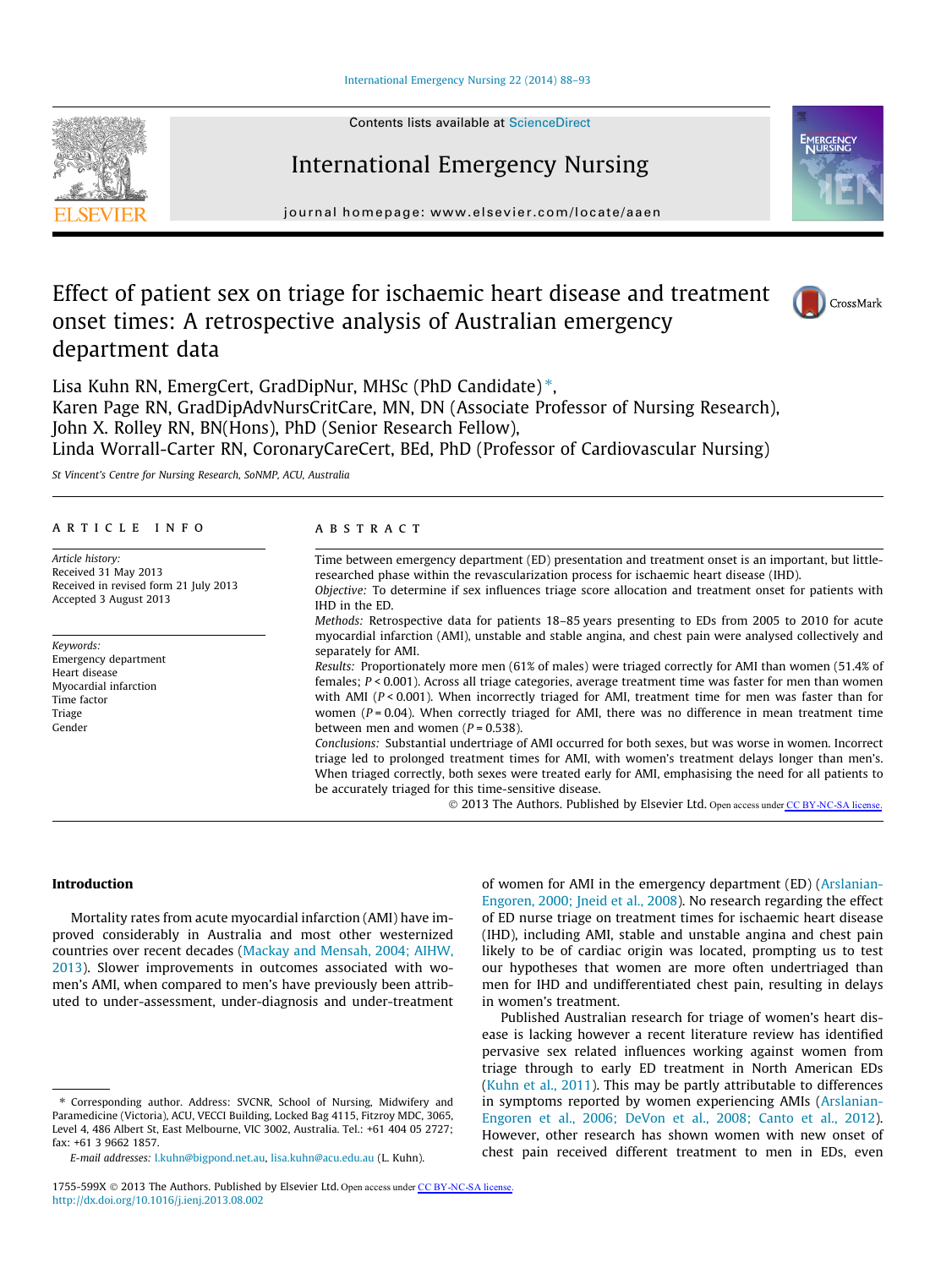when their symptoms were similar ([Lehmann et al., 1996](#page-4-0)). Triage nurse biases and use of stereotypes have been found to negatively influence triage of women with AMI in North America ([Arslanian-Engoren, 2009](#page-4-0)). One study concluded nurses' inabilities to ''associate middle-aged women's presenting symptoms with MI (myocardial infarction) may contribute to the increased morbidity and mortality experienced by this population'' ([Arslanian-Engoren, 2000: p. 117](#page-4-0)).

One of the most important developments in AMI therapy over recent decades has been the early revascularisation of affected coronary arteries by pharmacologic or mechanical means. There has been considerable interest in establishing the superiority of one method over the other, yet time delay between symptom onset to commencement of treatment is considered an important obstacle to positive results ([Boersma, 2006; Gibson et al., 2008;](#page-4-0) [Rathore et al., 2009\)](#page-4-0). According to current Australian and New Zealand guidelines, revascularisation therapy for AMI is ideally undertaken in less than 90 min from the point of contact with health carers [\(Aroney et al., 2006](#page-4-0)). These narrow time-frames are consistent with the latest American Heart Association ([O'Gara et al., 2013\)](#page-4-0) and European Society of Cardiology ([Steg](#page-5-0) [et al., 2012\)](#page-5-0) guidelines. They are generally more important for patients with ST segment elevation myocardial infarction (STE-MI) than non-ST segment elevation myocardial infarction (NSTE-MI) ([Aroney et al., 2006; O'Gara et al., 2013](#page-4-0)). Differentiation of STEMI from NSTEMI is not possible at the point of triage unless the patient presents with an ECG with confirmed changes, so all suspected patients with AMI should be treated with haste until the provisional diagnosis is determined and the patient stabilised. The time-dependent nature of AMI requires expeditious patient triage upon arrival and immediate transfer through to the ED treatment area for rapid application of evidence-based therapy. Australian EDs employ the Australasian Triage Scale (ATS) to assess all presenting patients on arrival.

The ATS is a 5-tiered scale designed to enable the ''sorting'' of patients arriving at EDs according to level of physiologic urgency ([Australasian College for Emergency Medicine,](#page-4-0) ACEM, 1993; [Department of Human Services,](#page-4-0) DHS, 2001). Urgency is defined as the need for time-critical intervention, rather than disease severity or likelihood of patient admission ([ACEM, 2000\)](#page-4-0). Patients with STEMI represent a time-critical cohort where delay of even a few minutes may be clinically consequential ([De Luca et al.,](#page-4-0) [2004; Rathore et al., 2009\)](#page-4-0). All patients with AMI require early treatment until stable. Unless in cardiopulmonary arrest or shocked (such affected patients require ATS Category 1), patients with AMI, ongoing angina or chest pain likely to be of cardiac origin should receive ATS Category 2 on the basis of the illness potentially being a life-threatening, time-critical and generally a painful condition [\(DHS, 2001; ACEM, 2006\)](#page-4-0). Patients allocated ATS Category 2 should have treatment commenced within 10 min [\(ACEM,](#page-4-0) [2006](#page-4-0)). 'Treatment' within this context includes procuring and evaluating an ECG.

Patients with AMI or other conditions not readily differentiated from AMI triaged to lower acuity than ATS Category 2 (3, 4 or 5) are considered to be 'undertriaged', whereas those who receive the recommended triage category for AMI receive 'expected' or 'correct' triage ([Hollis and Sprivulis, 1996](#page-4-0)). Undertriage may lead to longer waiting times and increased risk of adverse patient outcomes [\(Considine et al., 2001](#page-4-0)).

This paper will present findings from a retrospective audit of five consecutive years of contemporary State Government of Victoria, Australia administrative health data to establish if patients with AMI, unstable or stable angina or undifferentiated chest pain are triaged differently according to their sex and if so, whether this influences time to treatment.

# Methods

### Design and setting

A retrospective analysis of non-identifiable Victorian Emergency Minimum Dataset (VEMD) data on adult patient presentations for the diagnoses; AMI, unstable angina pectoris (UAP), stable angina pectoris (SAP) and chest pain (CP) reporting to Victorian public hospital EDs between 1 July 2005 and 30 June 2010 was conducted. We sought to establish the number and proportion of men and women receiving correct triage for these diagnoses, to compare equity in triage score allocation and evaluate mean times to onset of ED treatment for patients grouped by triage score and sex.

#### Selection criteria

In Victoria, the State Government Department of Health (DoH) routinely collects data for all ED patient presentations regarding patient sex, triage score allocation, time to treatment and principal diagnosis in the VEMD. Data for patient presentations to all nonspecialist regional and metropolitan Victorian public hospital EDs  $(n = 34)$  were collected for five years (2005–2010). Specialty hospital EDs, whose staff do not routinely triage patients for AMI were excluded from data collection. Private hospital ED presentations were excluded because not all were reporting complete data to DoH for the entire study period.

Presentations classified as alive on arrival, and aged between 18 and 85 years were obtained using the International Classification of Diseases, 10th Revision Australian Modifications (ICD-10 AM) for the principal diagnoses: AMI (I21.9); UAP (I20.0); SAP (I20.9); and with complaint of chest pain (R07.4). All were selected to obtain an overview of triage patterns for presentations which may have prompted triage nurses to consider patients potentially experiencing AMI at the time of triage. The data were then filtered for I21.9 specifically to evaluate equity in triage score allocation for patients diagnosed with AMI. The VEMD does not differentiate between STEMI and NSTEMI, which would have been our preferred option, had it been available.

## Data collection

Data were requested from the custodians of the VEMD for variables including age, time to treatment, ICD-10 AM code (hereafter, ICD), patient sex and ATS score allocation, and provided to the researchers in non-identifiable digital datasets.

### Statistical analysis

All data were transferred to SPSS Statistics Version 18.0 (SPSS Inc., an IBM Company, Chicago, Ill, USA) software, where string data fields were allocated numerical codes, examined for missing values, outliers and accuracy of data entry. Distributions were checked for normality with the Lilliefors test.

Frequency tables were used to provide descriptive statistics for independent variables (patient sex and triage score allocation) and dependent variables (triage score allocation and time to treatment), for all diagnoses combined, followed by selection for AMI separately. Independent-samples t-tests were conducted to compare times to treatment for men and women for all selected diagnoses and also for AMI singly. AMI, as the most time-critical of the identifiable cardiac event presentations, was analysed and reported separately.

To determine interaction effects when patient sex and triage score allocation were added to the investigation, we applied one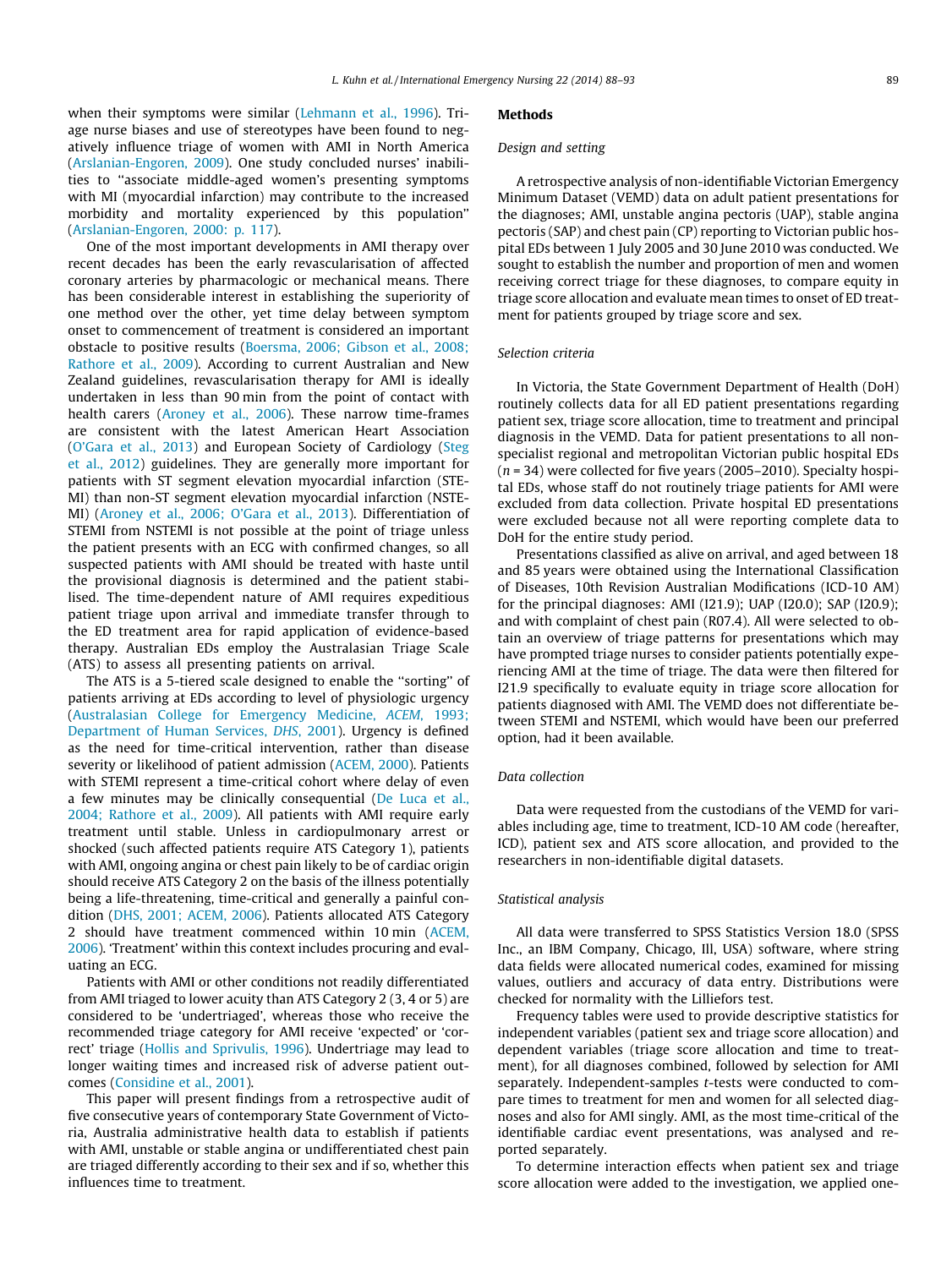<span id="page-2-0"></span>way analysis of variance (ANOVA) and two-way between-groups ANOVA, allowing the examination of individual and joint effects of the two independent variables on the dependent variable.

Main outcome measures were triage score allocation proportions and mean times to reported onset of treatment for males and females. All tests of statistical significance were 2-tailed, with a P value < 0.05 considered to be statistically significant.

# Ethics approval

The Australian Catholic University Human Research Ethics Committee approved the study (HREC V2009 83). The Victorian Department of Human Services 'Conditions of Release of Patient Level Data Sets' were also met.

# Results

## Demographic and diagnostic characteristics

A total of 261,628 patients presented to Victorian EDs between 1 July 2005 and 30 June 2010 with AMI, UAP, SAP or CP (Table 1). The mean age for all male  $(n = 146,603)$  presentations was 53.29 years (SD 16.04) and 57.63 years (SD 16.69) for females  $(n = 115,025)$ . As shown in Table 1, chest pain was the most common principal diagnosis assigned to women and men.

A total of 21,080 patient presentations were assigned a principal diagnosis of AMI, accounting for  $5.8\%$  ( $n = 6.638$ ) of extracted women's presentations and 9.9% of men's presentations  $(n = 14,442)$ . Women with AMI were an older average age (mean = 68.97 years; SD 12.25) than men (mean = 62.84 years; SD 13.07, t(21,078), P < 0.001).

#### Table 1

Baseline characteristics of patient presentations to Victorian public EDs from July 1st 2005 to June 30th 2010 with AMI, UAP, SAP and CP diagnoses.

| Variable        | Total $n$ $(\%)$ | Women $n$ (%) | Men $n(x)$     |
|-----------------|------------------|---------------|----------------|
| AMI             | 21,080 (8.1)     | 6638 (5.8)    | 14,442 (9.9)   |
| <b>UAP</b>      | 25,319 (9.7)     | 9677 (8.4)    | 15,642 (10.7)  |
| <b>SAP</b>      | 9648 (3.7)       | 4199 (3.7)    | 5449 (3.7)     |
| <b>CP</b>       | 205,581 (78.6)   | 94,511 (82.2) | 111,070 (75.8) |
| Extracted total | 261,628 (100)    | 115,025 (100) | 146,603 (100)  |

AMI, acute myocardial infarction; CP, chest pain; EDs, emergency departments; SAP, stable angina pectoris; UAP, unstable angina pectoris.

#### Triage categories

As shown in Table 2, a narrow majority (133,626; 51%) of the total presentations ( $n = 261,628$ ) were allocated ATS Category 2. A greater proportion of men ( $n = 77,846$ ; 53.1% of all males) were allocated Category 2 compared to women ( $n = 55,480$ ; 48.23% of all females; P < 0.001). More women were allocated both ATS Categories 3 ( $P < 0.001$ ) and 4 proportionately ( $P < 0.001$ ) than men.

A larger proportion of male patient presentations with AMI were allocated ATS Category 2 than were females with the same diagnosis (Table 2). The difference in probability of a male with AMI being allocated Category 2, as opposed to a female was statistically significant (OR 1.45; 95% CI 1.37–1.55; P < 0.001).

#### Time to treatment onset

The mean reported time to onset of treatment for all patient presentations across all triage categories for all diagnoses  $(n = 261,628)$  was 19.07 min (SD 35.49). For males, the mean treatment time was 17.86 min (SD 33.68) and for females, 20.61 min  $(SD 37.63, t(261,626) = -19.678, P < 0.001$ ). For all diagnostic groups combined, and then filtered for AMI separately, there were no differences in mean treatment times if patients were given ATS Category 1; patients were treated immediately with mean treatment times recorded as less than 1 min for both sexes (Table 2).

Men had shorter times to treatment than women in ATS Categories 2, 3 and 4 for the combined diagnostic groups, however women had shorter times to treatment than men when they were allocated ATS Category 5  $[F(4, 261, 618) = 17.07; P < 0.001]$ . When testing differences in treatment times for patients given ATS Category 2, men were treated statistically significantly faster than women (men, mean = 7.55 min, SD 10.77; women, mean = 8 min, SD 11.17,  $t(133,324) = -7.37$ ,  $P < 0.001$ ). When women were allocated ATS Categories 3 or 4, they had longer mean treatment times  $($ mean = 32.39 min, SD = 48.22) than men in the equivalent two ATS Categories (mean = 29.78 min, SD 44.84; t(124,918) = -9.916,  $P < 0.001$ ).

A two-way univariate ANOVA test revealed a significant interaction effect between patient sex and diagnosis; male times to treatment were significantly shorter across all diagnoses than were the female mean times for equivalent diagnoses  $[F(3, 261, 628) = 4.143; P = 0.006].$ 

The mean overall treatment times for patients with principal diagnosis of AMI were significantly shorter for men (mean = 11.76 min; SD 25.71) than women (mean = 14.91 min;

| Table 2                                                                                         |  |  |
|-------------------------------------------------------------------------------------------------|--|--|
| Mean times to treatment for all principal diagnoses and AMI only, allocated ATS Categories 1–5. |  |  |

| ATS category                                | Total (both sexes) |               | Women         |               | Men           |               | P       |
|---------------------------------------------|--------------------|---------------|---------------|---------------|---------------|---------------|---------|
|                                             | n(%)               | Mean TT (SD)  | n(%)          | Mean TT (SD)  | n(%)          | Mean TT (SD)  |         |
| All principal diagnoses (AMI, UAP, SAP, CP) |                    |               |               |               |               |               |         |
|                                             | 1697(0.6)          | 0.08(0.28)    | 413(0.4)      | 0.09(0.29)    | 1284(0.9)     | 0.08(0.27)    | 0.321   |
|                                             | 133,326 (51.0)     | 7.74 (10.94)  | 55,480 (48.2) | 8.00 (11.17)  | 77,846 (53.1) | 7.55 (10.72)  | < 0.001 |
|                                             | 100,540 (38.4)     | 24.64 (36.51) | 46,665 (40.6) | 25.68 (37.91) | 53,875(36.7)  | 23.73 (35.22) | < 0.001 |
|                                             | 24,380 (9.3)       | 57.25 (68.65) | 11,754 (10.2) | 59.03 (70.45) | 12,626(8.6)   | 55.59 (66.90) | < 0.001 |
|                                             | 1685(0.6)          | 50.51 (62.79) | 713(0.6)      | 48.67 (57.78) | 972(0.7)      | 51.86 (66.23) | 0.009   |
| Total                                       | 261,628 (100)      | 19.07 (35.49) | 115,025 (100) | 20.61(37.63)  | 146,603 (100) | 17.86 (33.68) | < 0.001 |
| AMI only                                    |                    |               |               |               |               |               |         |
|                                             | 1250(5.9)          | 0.09(0.28)    | 294(4.4)      | 0.09(0.29)    | 956(6.6)      | 0.08(0.28)    | 0.45    |
|                                             | 12,161 (57.7)      | 6.07(9.54)    | 3412 (51.4)   | 6.1(9.28)     | 8749 (60.6)   | 6.06(9.64)    | 0.538   |
|                                             | 6404 (30.4)        | 21.15 (33.09) | 2392 (36.0)   | 21.67 (33.97) | 4012 (27.8)   | 20.83 (32.56) | 0.242   |
| 4                                           | 1178(5.6)          | 48.16 (66.13) | 511(7.7)      | 50.21 (69.17) | 667 (4.6)     | 46.60 (63.71) | 0.268   |
| 5                                           | 87(0.4)            | 31.05 (50.80) | 29(0.4)       | 21.14 (31.94) | 58 (0.4)      | 36.00 (57.60) | 0.054   |
| Total                                       | 21,080 (100)       | 12.75 (27.71) | 6638 (100)    | 14.91 (31.53) | 14,442 (100)  | 11.76 (25.71) | < 0.001 |

AMI, acute myocardial infarction; ATS, Australasian Triage Scale; CP, chest pain; ED, emergency department; Mean TT, Mean Time to Treatment (minutes); P, significance value for mean time for patient sex; SAP, stable angina pectoris; SD, standard deviation; UAP, unstable angina pectoris.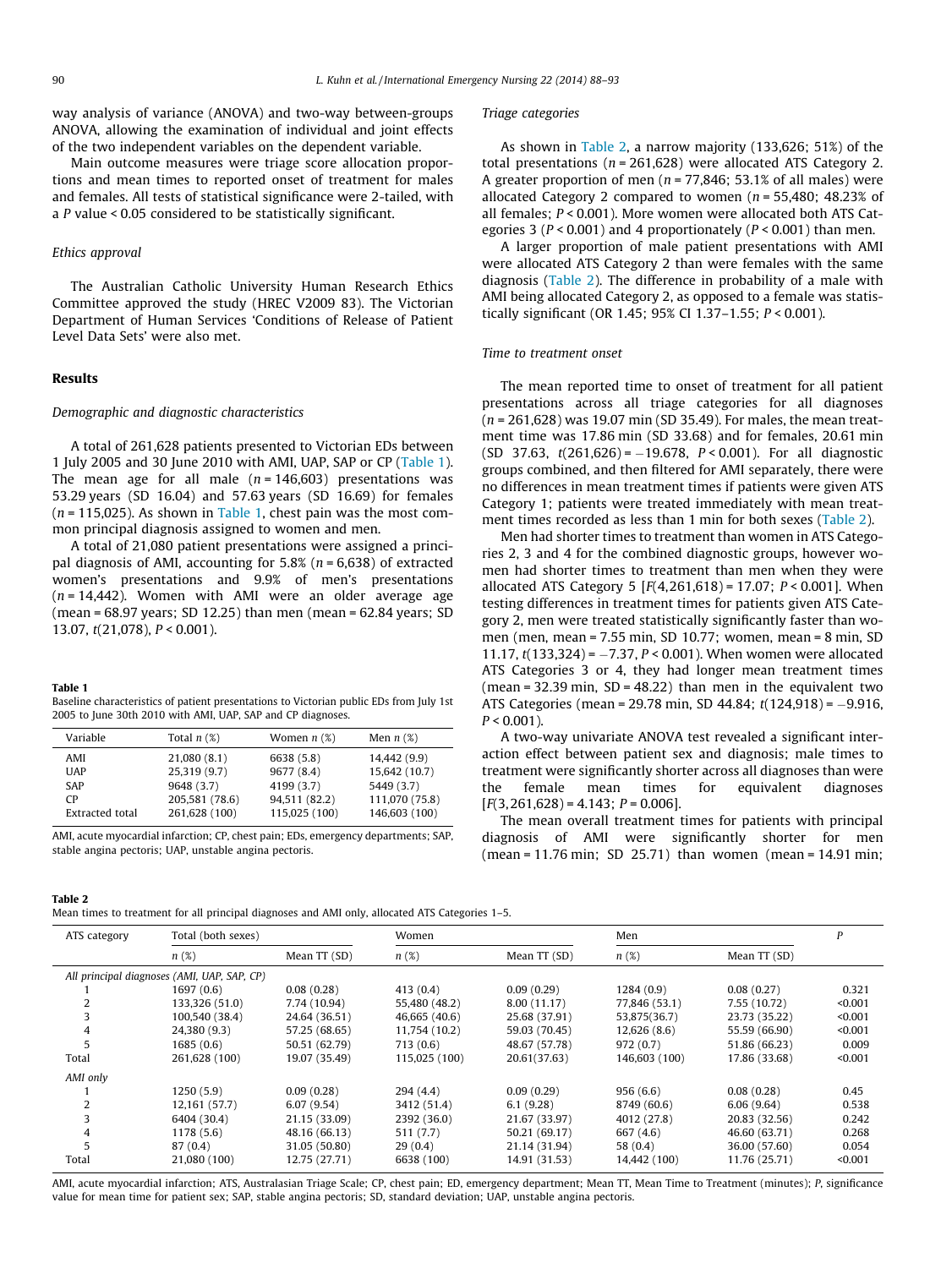SD 31.53; t(21,078) = -7.671, P < 0.001). When given any of the possible triage categories lower than expected (i.e. Cats 3, 4 and 5), as a composite group, mean treatment times for men (mean = 24.65 min; SD 39.88) were significantly shorter than they were for women (mean = 26.64 min; SD 43.6; t(7667) = -2.054,  $P = 0.04$ ). However, when patients with AMI were assigned the expected ATS Category 2, there was no statistical difference observed in mean treatment times between males (mean = 6.06 min; SD 9.64) and females (mean = 6.10 min; SD 9.28; t(12,159) = -2.25,  $P = 0.538$ ). This was the case for all treatment time comparisons between men and women for all individual ATS scores, analysed for AMI separately. There were no statistical differences observed between men's and women's treatment times for any of the ATS Categories (1–5) for this group diagnosed with AMI ([Table 2](#page-2-0)).

### Discussion

We have evaluated triage score allocation proportions and times to recorded treatment onset to establish whether women were more often undertriaged than men for AMI, and whether any triage disparity was associated with delays in women's treatment for AMI, UAP and SAP and CP potentially of cardiac origin in Victorian EDs. Analysis of the complete dataset demonstrated an association between sex and triage score allocation; women were less likely to receive correct triage score allocation for AMI, UAP, SAP and undifferentiated chest pain than men, and this was associated with prolonged times to treatment. Although limited to one Australian state, analysis of triage practice for ischaemic heart disease on this dataset is likely to enlighten other health jurisdictions about ED practice performance measures and outcomes in their own systems.

Numerous researchers have demonstrated women receive less evidence based management during hospitalisation for AMI than do their male counterparts ([Milcent et al., 2007; Radovanovic](#page-4-0) [et al., 2007; Jneid et al., 2008](#page-4-0)). Our data revealed that for this statewide population of patients who presented to ED triage nurses with either potential or actual AMI, a smaller proportion of women received the expected triage score than did men over the period investigated. We found the comparative triage differences between the sexes to have been even greater for patients with the principal diagnosis of AMI; women were even less likely to receive an adequate triage score when experiencing AMI than men. Triage score allocation was poor for both sexes however; it was incorrect for almost 50% of women and 40% of men and is worthy of further research to clarify the issue and improve performance.

We then aimed to investigate whether triage score allocation made a difference to mean treatment times for patients from the aggregate diagnoses (AMI, UAP, SAP and CP), and then specifically for those diagnosed with AMI. Our findings suggest that for these five years, triage score was likely an important determinant of treatment onset times for both sexes, if they were undertriaged (given ATS Categories 3, 4 or 5). For all diagnostic groups combined, and then filtered for AMI separately, there were no differences in mean treatment onset times if they were given ATS Category 1; both sexes' mean waiting times were a matter of seconds.

Disparities in treatment times for the sexes varied statistically between the aggregate and AMI-only groups when allocated ATS Category 2. For women from the aggregate group, allocation of the correct Category 2 meant their mean treatment times were statistically significantly longer than men from the equivalent sample group. We do not believe this would have been clinically significant however as many of these patients' conditions could not have justifiably been allocated ATS Category 2 on clinical grounds. This was not the case for patients selected with the principal diagnosis of AMI; men and women with AMI had statistically equivalent treatment times when given the expected ATS Category 2. Both men and women with AMI allocated ATS Category 2 were treated in less than 10 min, although proportions of each sex triaged to this expected Category were disappointing.

When allocated ATS Categories 3 or 4, men from the aggregate group were treated faster than women from the same group; this inequity reached statistical significance. This was not the case when the sample was limited to the principal diagnosis of AMI; mean treatment onset times for women were observably slower than men's with AMI when allocated ATS Categories 3 or 4. Whilst this may have had clinical ramifications, it did not reach statistical significance. The result of being undertriaged with AMI was poor for both sexes, with mean waiting times well in excess of the 10 min recommended for treatment of patients who should have received ATS Category 2 [\(ACEM, 2000](#page-4-0)).

Interpretation of analyses for patients of both the aggregate group, as well as those filtered for AMI by sex were intriguing; men were treated more slowly than women when allocated ATS Category 5. This reached statistical significance when the aggregate group was analysed, but narrowly failed to reach statistical significance for patient presentations filtered for the principal diagnosis of AMI. Men allocated ATS Category 5 with AMI waited almost 15 min longer on average to commence treatment than their equivalent cohort of women, but the sample sizes were small compared to those in the other triage categories. Reasons for this capricious result are unclear. We recommend further prospective research to identify whether this pattern of triage score allocation continues and determine the basis of the divergence of the decision making at triage.

Also of interest was the fact that patients of both sexes tended to be treated faster when given ATS Category 5 than 4. This finding was unexpected, and may have been due to unequal sample sizes, but we wonder whether it was due in part to the fast track systems operating in Victorian EDs for patients triaged to lower levels of acuity ([O'Brien et al., 2006; Considine et al., 2008](#page-4-0)). Without the fast track systems, these patients could wait protracted periods of time if their treatment was repeatedly deferred due to arrival of other patients with more urgent conditions. Hence, patients of either sex were more fortunate in terms of times to treatment when allocated the least acute ATS Category 5, than they generally were when given ATS Category 4.

## Limitations

This research has a number of limitations requiring elaboration. Even though the database is likely to contain all patient presentations to Victorian public hospital EDs with the principal diagnoses researched, it fails to provide detail regarding outcomes such as classification of AMI, AMI resolution and morbidity. It is an administrative dataset.

Lack of available data linkage at the time of data extraction means we are unable to gauge if the same patients have returned on multiple occasions and have been counted numerous times. Comprehensive linkage of datasets may enable the determination of patients who have represented to EDs or presented with escalating disease and the impact on their outcomes. In such a large dataset, knowledge of repeated presentations and establishment of patterns of subsequent major adverse cardiac events or death may be feasible with improved data linkage and are likely to be useful epidemiologically. It is hoped the Australasian Cardiac Outcomes Registry anticipated to have been launched nationally in 2012 ([CSANZ, 2011\)](#page-4-0) will address a number of these issues when it becomes fully operational.

Limited detail in available data at the time of extraction has meant we do not know how long patients had symptoms prior to seeking medical assistance or whether they had been seen by local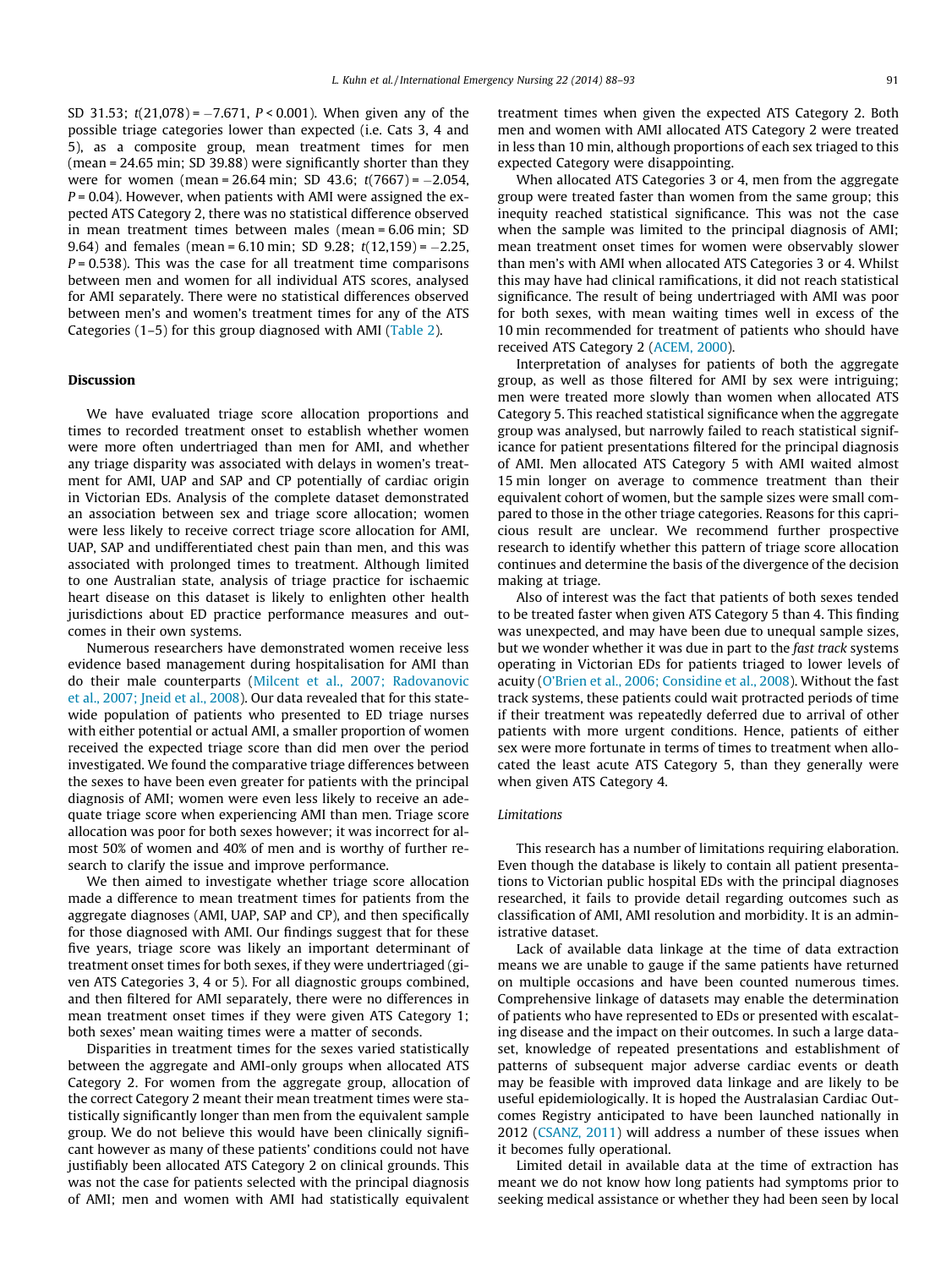<span id="page-4-0"></span>medical practitioners prior to their ED presentations. It is also unknown how long patients waited for ambulances or whether they were subjected to ramping prior to commencement of ED triage, thus artificially reducing real waiting times. The practice of ramping occurs at some Victorian EDs and involves leaving patients on ambulance trolleys for longer to be attended to by paramedics due to resource limitation issues within the EDs [\(VEPA, 2011\)](#page-5-0). We do not have data reflecting whether usual practice dictates triage evaluation as the ambulances arrive, or whether this first ED assessment is delayed.

Despite the acknowledged shortcomings inherent in this type of research, the application of the ATS throughout Victoria, coupled with the collection of ICD-10 coded data has enabled important inferences regarding equity between patient sexes to be drawn on the accuracy of triage score allocation and the influence of triage on a large population of patients with suspected and actual AMI. Until further prospective studies are undertaken, these findings can be viewed as correlations rather than causes.

# Conclusions

Key findings emanating from our analyses of five years of contemporary public hospital ED data include:

- 1. Incorrect triage score allocation for patients with AMI of either sex is common. However, analysis revealed women were more disadvantaged than their male counterparts. A statistically significant smaller proportion of women diagnosed with AMI were given the correct triage score than the proportion of men with AMI.
- 2. Incorrect triage score allocation was associated with prolonged treatment times for Victorian patients with AMI. When allocated lower triage acuity than Category 2, treatment delays were prolonged for both sexes.
- 3. Correct allocation of triage score for AMI was and is important; when patients of either sex were given ATS Category 2, there was no significant difference in treatment times, which were under 10 min.

Hence, when triage nurses allocate correct ATS scores for heart disease, the triage system is working well and generally enables early implementation of time-sensitive therapies, when indicated. However, this research is exploratory and more detailed analysis needs to be done as comprehensive datasets and improved linkage between datasets become available. Ideally, future health management will be based on evidence ascertained nationally, which may be feasible due to the nationwide use of the disease classification and triage systems. In addition to this, further research needs to address whether inequities in triage score allocation and subsequent delays do affect patient outcomes for heart disease and if so, how they can best be overcome. At this stage, we have shown an association, but this needs further validation and evaluation of relevant patient outcomes. Future work may include incorporation of sex-specific heart disease assessment and management into ED triage educational processes and a promotional campaign to increase awareness of issues which continue to confound opportunities to minimise myocardial damage.

# Acknowledgements

Lisa Kuhn is supported by an Australian Postgraduate Award with Stipend and a grant from the Royal College of Nursing, Australia National Research and Scholarship Fund. We would like to thank John Ward (Statistician) for advice and checking our data analysis and Brooke MacPherson, formerly Data Analysis staff at the Victorian Department of Health (DoH) for working with Lisa to extract the necessary data from the DoH administered dataset.

### References

- [Aroney, C.N., Aylward, P., Kelly, A.M., Chew, D.P.B., Clune, E., on behalf of the Acute](http://refhub.elsevier.com/S1755-599X(13)00067-0/h0005) [Coronary Syndrome Guidelines Working Group, 2006. Guidelines for the](http://refhub.elsevier.com/S1755-599X(13)00067-0/h0005) [management of acute coronary syndromes 2006. Medical Journal of Australia](http://refhub.elsevier.com/S1755-599X(13)00067-0/h0005) [184 \(8\), S1–S29.](http://refhub.elsevier.com/S1755-599X(13)00067-0/h0005)
- [Arslanian-Engoren, C., 2000. Gender and age bias in triage decisions. Journal of](http://refhub.elsevier.com/S1755-599X(13)00067-0/h0010) [Emergency Nursing 26 \(2\), 117–124](http://refhub.elsevier.com/S1755-599X(13)00067-0/h0010).
- [Arslanian-Engoren, C., 2009. Explicating nurses' cardiac triage decisions. Journal of](http://refhub.elsevier.com/S1755-599X(13)00067-0/h0015) [Cardiovascular Nursing 24 \(1\), 50–57](http://refhub.elsevier.com/S1755-599X(13)00067-0/h0015).
- [Arslanian-Engoren, C., Patel, A., Fang, J., Armstrong, D., Kline-Rogers, E., Duvernoy,](http://refhub.elsevier.com/S1755-599X(13)00067-0/h0020) [C.S., Eagle, K.A., 2006. Symptoms of men and women presenting with acute](http://refhub.elsevier.com/S1755-599X(13)00067-0/h0020) [coronary syndromes. American Journal of Cardiology 98 \(9\), 1177–1181](http://refhub.elsevier.com/S1755-599X(13)00067-0/h0020).
- [Australasian College for Emergency Medicine \(ACEM\), 1993. A National Triage Scale](http://refhub.elsevier.com/S1755-599X(13)00067-0/h0025) [for Australian emergency departments \[Position Paper\]. Australasian College for](http://refhub.elsevier.com/S1755-599X(13)00067-0/h0025) [Emergency Medicine, Melbourne, Australia](http://refhub.elsevier.com/S1755-599X(13)00067-0/h0025).
- [Australasian College for Emergency Medicine \(ACEM\), 2000. Guidelines for](http://refhub.elsevier.com/S1755-599X(13)00067-0/h0030) [Implementation of the Australasian Triage Scale in Emergency Departments](http://refhub.elsevier.com/S1755-599X(13)00067-0/h0030) [\[ACEM Guidelines\]. Australasian College for Emergency Medicine, Melbourne,](http://refhub.elsevier.com/S1755-599X(13)00067-0/h0030) [Australia.](http://refhub.elsevier.com/S1755-599X(13)00067-0/h0030)
- [Australasian College for Emergency Medicine \(ACEM\), 2006. Policy on the](http://refhub.elsevier.com/S1755-599X(13)00067-0/h0035) [Australasian Triage Scale \[Policy Paper\]. Australasian College for Emergency](http://refhub.elsevier.com/S1755-599X(13)00067-0/h0035) [Medicine, Melbourne, Australia.](http://refhub.elsevier.com/S1755-599X(13)00067-0/h0035)
- Australian Institute of Health and Welfare (AIHW), 2012. Australia's Health 2012. Australian Institute of Health and Welfare, Canberra. (AIHW Health Series No.  $13:$  Cat. No. AUS 156.).
- [Boersma, E., 2006. Does time matter? A pooled analysis of randomized clinical trials](http://refhub.elsevier.com/S1755-599X(13)00067-0/h0040) [comparing primary percutaneous coronary intervention and in-hospital](http://refhub.elsevier.com/S1755-599X(13)00067-0/h0040) [fibrinolysis in AMI patients. European Heart Journal 27 \(7\), 779–788](http://refhub.elsevier.com/S1755-599X(13)00067-0/h0040).
- [Canto, J.G., Rogers, W.J., Goldberg, R.J., Peterson, E.D., Wenger, N.K., Vaccarino, V.,](http://refhub.elsevier.com/S1755-599X(13)00067-0/h0045) [Kiefe, C.I., Frederick, P.D., Sopko, G., Zheng, Z.-J., 2012. Association of age and sex](http://refhub.elsevier.com/S1755-599X(13)00067-0/h0045) [with myocardial infarction symptom presentation and in-hospital mortality.](http://refhub.elsevier.com/S1755-599X(13)00067-0/h0045) [JAMA: The Journal of the American Medical Association 307 \(8\), 813–822.](http://refhub.elsevier.com/S1755-599X(13)00067-0/h0045)
- Cardiac Society of Australia and New Zealand (CSANZ), 2011. CSANZ eNews 27th October 2011. Cardiac Society of Australia and New Zealand, Sydney, Australia. [<http://www.csanz.edu.au>](http://www.csanz.edu.au) (accessed 18.11.11).
- [Considine, J., Ung, L., Thomas, S., 2001. Clinical decisions using the National Triage](http://refhub.elsevier.com/S1755-599X(13)00067-0/h0050) [Scale: how important is postgraduate education? Accident and Emergency](http://refhub.elsevier.com/S1755-599X(13)00067-0/h0050) [Nursing 9 \(2\), 101–108](http://refhub.elsevier.com/S1755-599X(13)00067-0/h0050).
- [Considine, J., Kropman, M., Kelly, E., Winter, C., 2008. Effect of emergency](http://refhub.elsevier.com/S1755-599X(13)00067-0/h0055) [department fast track on emergency department length of stay: a case–](http://refhub.elsevier.com/S1755-599X(13)00067-0/h0055) [control study. Emergency Medicine Journal 25 \(12\), 815–819.](http://refhub.elsevier.com/S1755-599X(13)00067-0/h0055)
- [De Luca, G., Suryapranata, H., Ottervanger, J.P., Antman, E.M., 2004. Time delay to](http://refhub.elsevier.com/S1755-599X(13)00067-0/h0060) [treatment and mortality in primary angioplasty for acute myocardial infarction:](http://refhub.elsevier.com/S1755-599X(13)00067-0/h0060) [every minute of delay counts. Circulation 109 \(10\), 1223–1225.](http://refhub.elsevier.com/S1755-599X(13)00067-0/h0060)
- Department of Human Services (DHS), 2001. Consistency of Triage in Victoria's Emergency Departments: Guidelines for Triage Education and Practice. Victorian Department of Human Services, Monash Institute of Health Services Research, Melbourne, Australia, pp. 1–95.
- [DeVon, H.A., Ryan, C.J., Ochs, A.L., Shapiro, M., 2008. Symptoms across the](http://refhub.elsevier.com/S1755-599X(13)00067-0/h0065) [continuum of acute coronary syndromes: differences between women and](http://refhub.elsevier.com/S1755-599X(13)00067-0/h0065) [men. American Journal of Critical Care 17 \(1\), 14–24.](http://refhub.elsevier.com/S1755-599X(13)00067-0/h0065)
- [Gibson, C.M., Pride, Y.B., Frederick, P.D., Pollack Jr., C.V., Canto, J.G., Tiefenbrunn, A.J.,](http://refhub.elsevier.com/S1755-599X(13)00067-0/h0070) [Rogers, W.J., 2008. Trends in reperfusion strategies, door-to-needle and door](http://refhub.elsevier.com/S1755-599X(13)00067-0/h0070)[to-balloon times, and in-hospital mortality among patients with ST-segment](http://refhub.elsevier.com/S1755-599X(13)00067-0/h0070) [elevation myocardial infarction enrolled in the National Registry of Myocardial](http://refhub.elsevier.com/S1755-599X(13)00067-0/h0070) [Infarction from 1990 to 2006. American Heart Journal 156 \(6\), 1035–1044](http://refhub.elsevier.com/S1755-599X(13)00067-0/h0070).
- [Hollis, P., Sprivulis, P., 1996. Reliability of the National Triage Scale with changes in](http://refhub.elsevier.com/S1755-599X(13)00067-0/h0075) [emergency department activity level. Emergency Medicine 8 \(4\), 231–234.](http://refhub.elsevier.com/S1755-599X(13)00067-0/h0075)
- [Jneid, H., Fonarow, G.C., Cannon, C.P., et al., 2008. Sex differences in medical care](http://refhub.elsevier.com/S1755-599X(13)00067-0/h0080) [and early death after acute myocardial infarction. Circulation 118 \(25\), 2803–](http://refhub.elsevier.com/S1755-599X(13)00067-0/h0080) [2810.](http://refhub.elsevier.com/S1755-599X(13)00067-0/h0080)
- [Kuhn, L., Page, K., Davidson, P.M., Worrall-Carter, L., 2011. Triaging women with](http://refhub.elsevier.com/S1755-599X(13)00067-0/h0085) [acute coronary syndrome: a review of the literature. Journal of Cardiovascular](http://refhub.elsevier.com/S1755-599X(13)00067-0/h0085) [Nursing 26 \(5\), 395–407](http://refhub.elsevier.com/S1755-599X(13)00067-0/h0085).
- [Lehmann, J.B., Wehner, P.S., Lehmann, C.U., Savory, L.M., 1996. Gender bias in the](http://refhub.elsevier.com/S1755-599X(13)00067-0/h0090) [evaluation of chest pain in the emergency department. American Journal of](http://refhub.elsevier.com/S1755-599X(13)00067-0/h0090) [Cardiology 77 \(8\), 641–644.](http://refhub.elsevier.com/S1755-599X(13)00067-0/h0090)
- Mackay, J., Mensah, GA., 2004. The Atlas of Heart Disease and Stroke. World Health Organization, Geneva, Switzerland, p. 112. [<http://www.who.int/](http://www.who.int/cardiovascular_diseases/resources/atlas/en/) [cardiovascular\\_diseases/resources/atlas/en/](http://www.who.int/cardiovascular_diseases/resources/atlas/en/)> (accessed 12.02.12).
- [Milcent, C., Dormont, B., Durand-Zaleski, I., Steg, P.G., 2007. Gender differences in](http://refhub.elsevier.com/S1755-599X(13)00067-0/h0095) [hospital mortality and use of percutaneous coronary intervention in acute](http://refhub.elsevier.com/S1755-599X(13)00067-0/h0095) [myocardial infarction: microsimulation analysis of the 1999 nationwide French](http://refhub.elsevier.com/S1755-599X(13)00067-0/h0095) [hospitals database. Circulation 115 \(7\), 833–839](http://refhub.elsevier.com/S1755-599X(13)00067-0/h0095).
- [O'Brien, D., Williams, A., Blondell, K., Jelinek, G.A., 2006. Impact of streaming ''fast](http://refhub.elsevier.com/S1755-599X(13)00067-0/h0100) [track'' emergency department patients. Australian Health Review 30 \(4\), 525–](http://refhub.elsevier.com/S1755-599X(13)00067-0/h0100) [532](http://refhub.elsevier.com/S1755-599X(13)00067-0/h0100).
- [O'Gara, P.T., Kushner, F.G., Ascheim, D.D., Casey Jr., D.E., Chung, M.K., de Lemos, J.A.,](http://refhub.elsevier.com/S1755-599X(13)00067-0/h0105) [et al., 2013. ACCF/AHA guideline for the management of ST-elevation](http://refhub.elsevier.com/S1755-599X(13)00067-0/h0105) [myocardial infarction: executive summary: a report to the American College](http://refhub.elsevier.com/S1755-599X(13)00067-0/h0105)